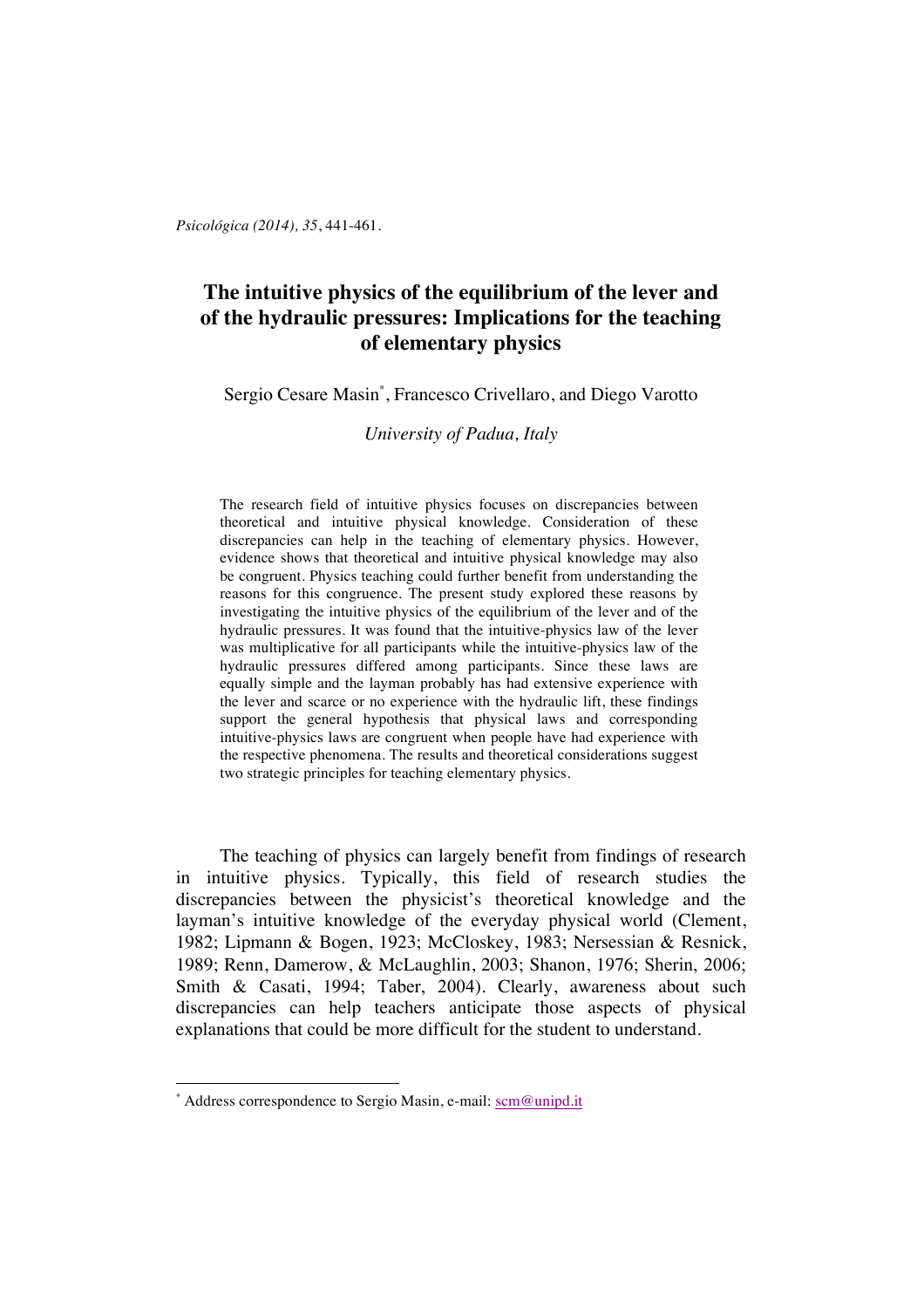Recent evidence increasingly shows, however, that theoretical and intuitive physical knowledge may also be congruent. That is, beginning with Anderson's (1983a, 1983b) seminal work, studies using information integration methodology have found that intuitive-physics laws―the mathematical relations between the cognitive variables defining a person's implicit knowledge of an everyday physical phenomenon―may be formally identical or may be formally dissimilar to the respective physical laws (Cocco & Masin, 2010; Corneli & Vicovaro, 2007; De Sá Teixeira, Oliveira, & Silva, 2013; De Sá Teixeira, Oliveira, & Viegas, 2008; Karpp & Anderson, 1997; Krist, Fieberg, & Wilkening, 1993; Léoni & Mullet, 1993; Léoni, Mullet, & Chasseigne, 2002; Masin & Rispoli, 2010; Mullet & Montcouquiol, 1988; Silverberg, 2003; Vicovaro, 2012; Wilkening, 1981; Wilkening & Huber, 2002; Wilkening & Martin, 2004). The following are one example of identity and one of dissimilarity of laws.

### IDENTITY OF LAWS

For a linearly elastic spring with rest length *L* hanging vertically from a fixed support, Hooke's law is about the spring elongation *E* caused by a load with weight *W* hung on the lower end of the spring. It states that

$$
E = k \cdot L \cdot W \tag{1}
$$

with *k* constant. A physical test of this equation consists in measuring *E* for each factorial combination of fixed values of *L* and *W* and in plotting these measures against *W* separately for each *L*. The test supports the law if the resulting factorial curves are straight lines fanning out from the origin.

Let λ and ω denote the subjective counterparts of *L* and *W*, respectively. For each factorial combination of fixed values of these variables, Cocco and Masin (2010) had participants look at the spring (and thus perceive  $\lambda$ ), heft the load (and thus perceive  $\omega$ ), and then estimate the imagined elongation  $\varepsilon$  in subjective centimeters that would have occurred in the event that the load was hung on the lower end of the spring. Functional measurement theory shows that the means of these estimates made separately for each *W* are linear measures of the respective ω (Anderson, 1982, p. 73). The curves obtained by plotting estimated  $\varepsilon$  against these linear measures of  $\omega$  separately for each  $\lambda$  were straight lines fanning out from the origin.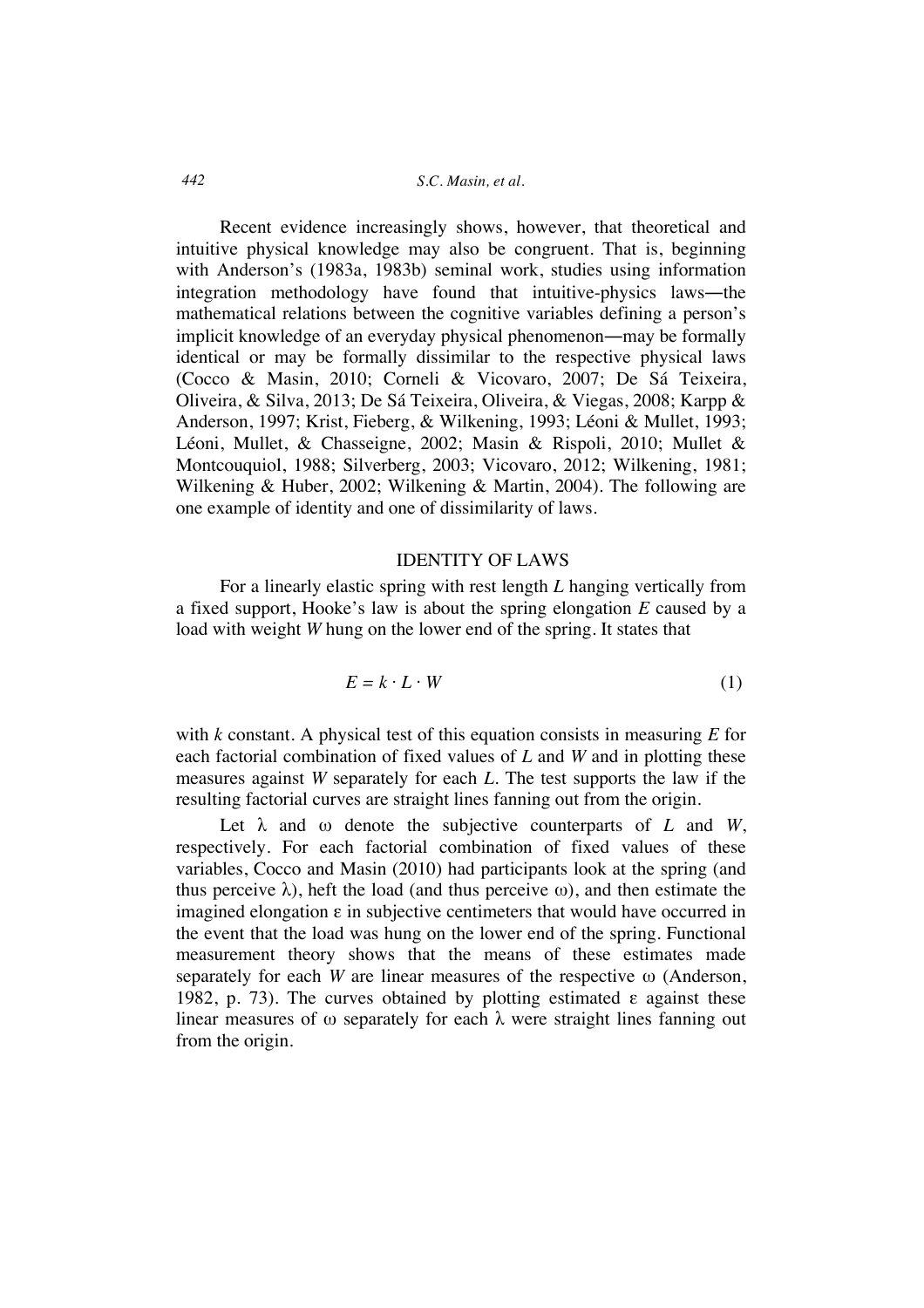This obtained pattern of straight lines intersecting at the origin—the same as that obtained by the physical test of Hooke's law mentioned above―supports the intuitive-physics law of elasticity

$$
\varepsilon = k' \cdot \lambda \cdot \omega \tag{2}
$$

with *k'* constant. This law is formally identical to Hooke's law.

### DISSIMILARITY OF LAWS

For an object of weight *W* and volume *V* freely immersed in a fluid of density *D*, Archimedes' law of buoyancy states that the object floats when the ratio of the immersed volume to the total volume of the object is

$$
R = \frac{W}{V \cdot D} \tag{3}
$$

Let  $\omega$ ,  $\nu$ , and  $\delta$  denote the subjective counterparts of *W*, *V*, and *D*, respectively. For each factorial combination of fixed values of these three variables, Masin and Rispoli (2010) had participants heft the object while looking at it (and thus perceive  $\omega$  and  $\nu$ ), visually inspect the viscosity of a fluid (and thus perceive  $\delta$ ), and then estimate the ratio  $\rho$  of the immersed volume to the total volume of the object that would occur in the event that the object was dropped in the fluid. The pattern of factorial curves resulting from plotting these estimates against ω separately for each ν was in agreement with a multiplicative relation between these variables, while the pattern resulting from plotting these estimates against ω separately for each δ was in agreement with an additive relation between these variables, supporting the intuitive-physics law of buoyancy

$$
\rho = \frac{\omega}{\nu} - \delta. \tag{4}
$$

In a study of the mastery of the relations between mass, volume, and density, Léoni & Mullet (1993) and Léoni et al. (2002) also found that participants integrated density additively. The law expressed by Equation 4 is dissimilar from Archimedes' laws of buoyancy.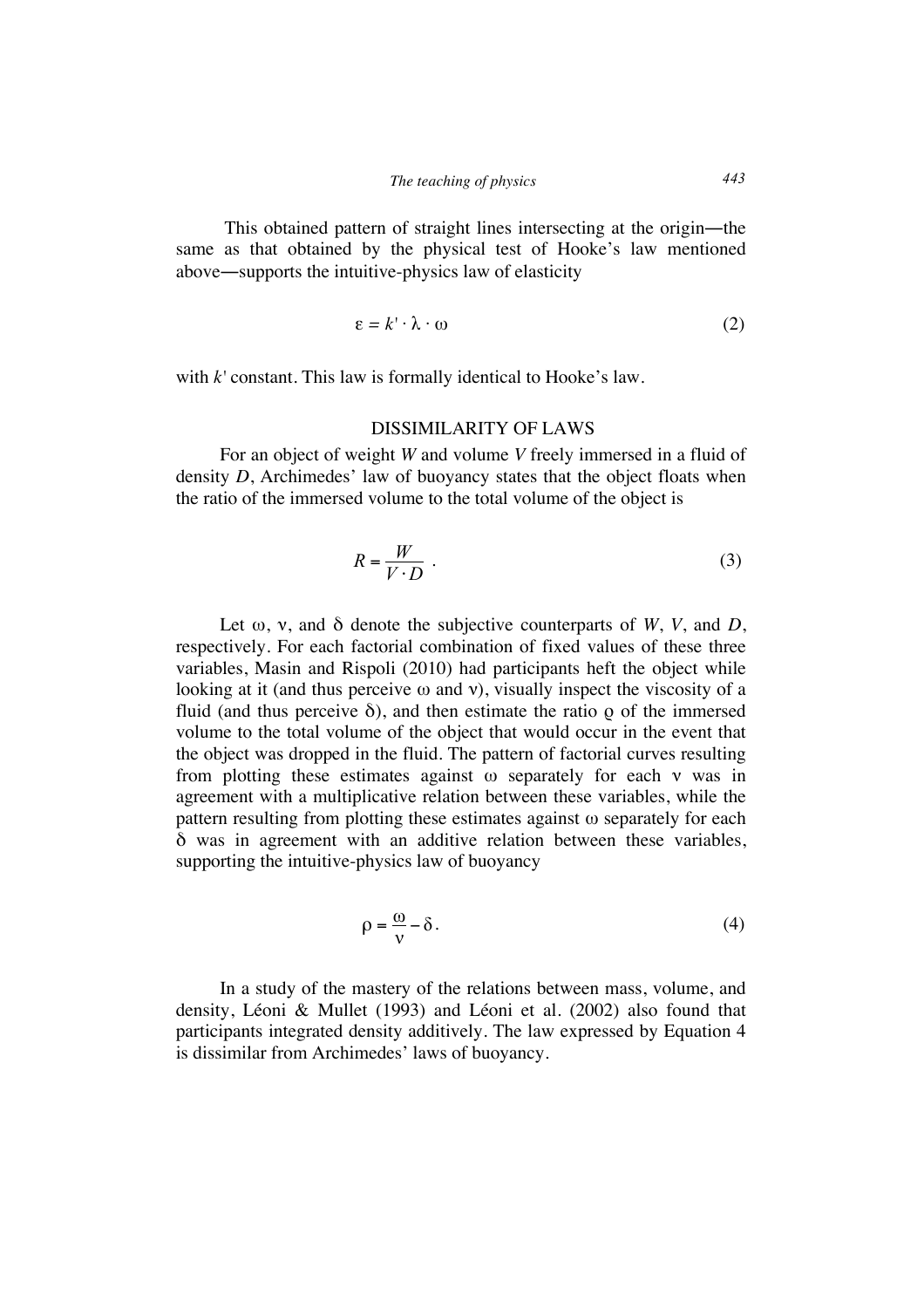### **HYPOTHESIS**

The following study explored the reasons why theoretical and intuitive physical knowledge may be congruent, as in the case of Hooke's law and the respective intuitive-physics law. Knowing these reasons may further help teachers ameliorate their physical explanations.

Archimedes' law is more complex than Hooke's law. Since Archimedes' law and the corresponding intuitive-physics law are dissimilar, simplicity of laws could be one possible reason for the identity of a physical law with an intuitive-physics law.

People have most probably had extensive experience with buoyancy of objects in water. However, people may have had less or no experience with buoyancy of objects in fluids with density higher than that of water. The participants' use of information about fluid density as encoded in Expression 4 rather than as in Equation 3 agrees with this possibility.

One may then hypothesize that another condition for the identity of physical laws with intuitive-physics laws is the extent of experience that people have with the respective physical phenomena. In agreement with this hypothesis, Fischbein (1987) has argued in general that experience determines intuitive knowledge and Millar and King (1993) and Liégeois, Chasseigne, Papin, and Mullet (2003) have suggested in particular that lack of experience may be responsible for the often observed lack of understanding of the concept of potential difference in simple electric circuits.

Considering that the hydraulic lift involves machinery less likely for the layman to encounter in everyday life, it seems probable that the layman has had extensive experience with the equilibrium of moments in the lever and not with the equilibrium of pressures in the hydraulic lift. These equilibriums are governed by equally simple multiplication laws. Being governed by laws of equal simplicity, these phenomena should thus allow testing whether the formal identity of physical laws with the respective intuitive-physics laws depends on people's experience with the phenomena. Using information integration methodology, the following experiments provided the test of this hypothesis by determining the intuitive-physics laws of the lever and of the hydraulic lift.

# THE EQUILIBRIUM OF THE LEVER

Consider a lever consisting of a horizontal beam with a fulcrum located at its center. For a load of weight  $W_1$  placed on the beam on the left at a distance  $D_1$  from the fulcrum, and a load of weight  $W_2$  placed on the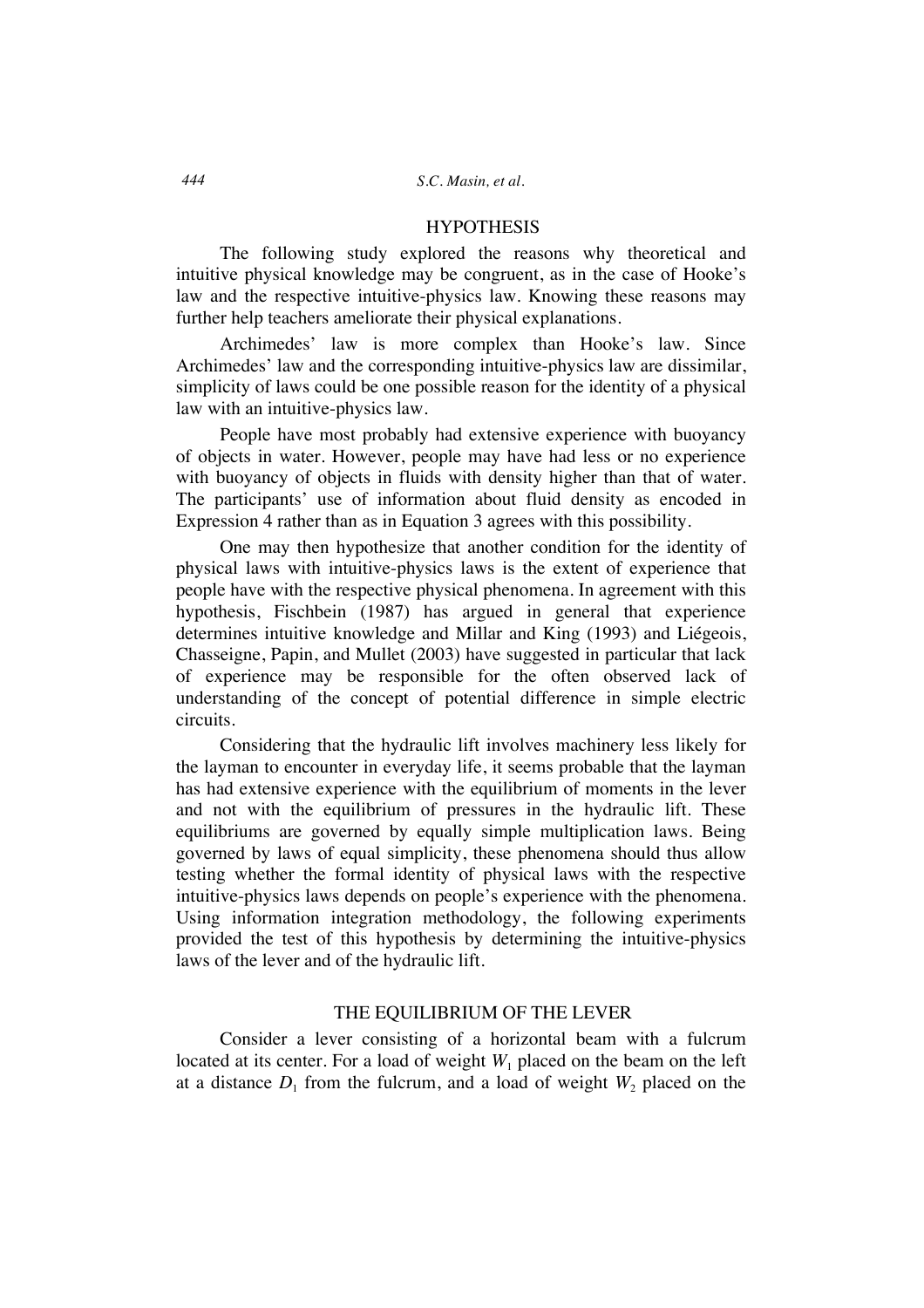beam on the right at a distance  $D_2$  from the fulcrum, Archimedes' law of the lever says that the beam remains horizontal when

$$
D_1 \cdot W_1 = D_2 \cdot W_2 \tag{5}
$$

(Heiberg, 1881). One may hypothesize that the relations between the relevant variables involved in the adults' implicit knowledge of the equilibrium of the lever mimic those in Archimedes' law. That is, one may hypothesize that

$$
\delta_1 \cdot \omega_1 = \delta_2 \cdot \omega_2 \tag{6}
$$

with  $\delta_1$ ,  $\delta_2$ ,  $\omega_1$ , and  $\omega_2$ , the subjective counterparts of  $D_1$ ,  $D_2$ ,  $W_1$ , and  $W_2$ , respectively.

The following evidence suggests that the relations between the variables involved in the intuitive-physics law of the equilibrium of the lever could be more complex than those expressed in Equation 6. Surber and Gzesh (1984) and Wilkening and Anderson (1982) empirically tested Equation 6 on adults using a balance scale with a relatively short beam equipped with pegs or hooks that allowed placing loads at different distances from the fulcrum. Their design may be described as follows. For each combination of fixed values of  $D_2$  and of  $W_2$  (right of fulcrum) the participants selected the physical distance  $D_1$  at which a load of fixed weight  $W_1$  (left of fulcrum) had to be placed so that the beam would remain horizontal.

Equation 6 predicts that participants may have selected  $D_1$  such that

$$
\delta_1 = \frac{\delta_2}{\omega_1} \cdot \omega_2. \tag{7}
$$

With  $\omega_1$  fixed, Equation 7 predicts that curves relating  $\delta_1$  to  $\delta_2$ separately for each value of  $\omega_2$  are straight lines fanning out from the origin. Since  $\delta_1$  and  $\delta_2$  tend to 0 when  $D_1$  and  $D_2$  tend to zero, respectively, this prediction is supported if the curves relating  $D_1$  to  $D_2$  separately for each value of  $\omega_2$  intersect at the origin. Contrary to this prediction, Surber and Gzesh (1984, p. 262) and Wilkening and Anderson (1982, p. 230) found that the intercept of the curves relating  $D_1$  to  $D_2$  varied with  $\omega_2$ .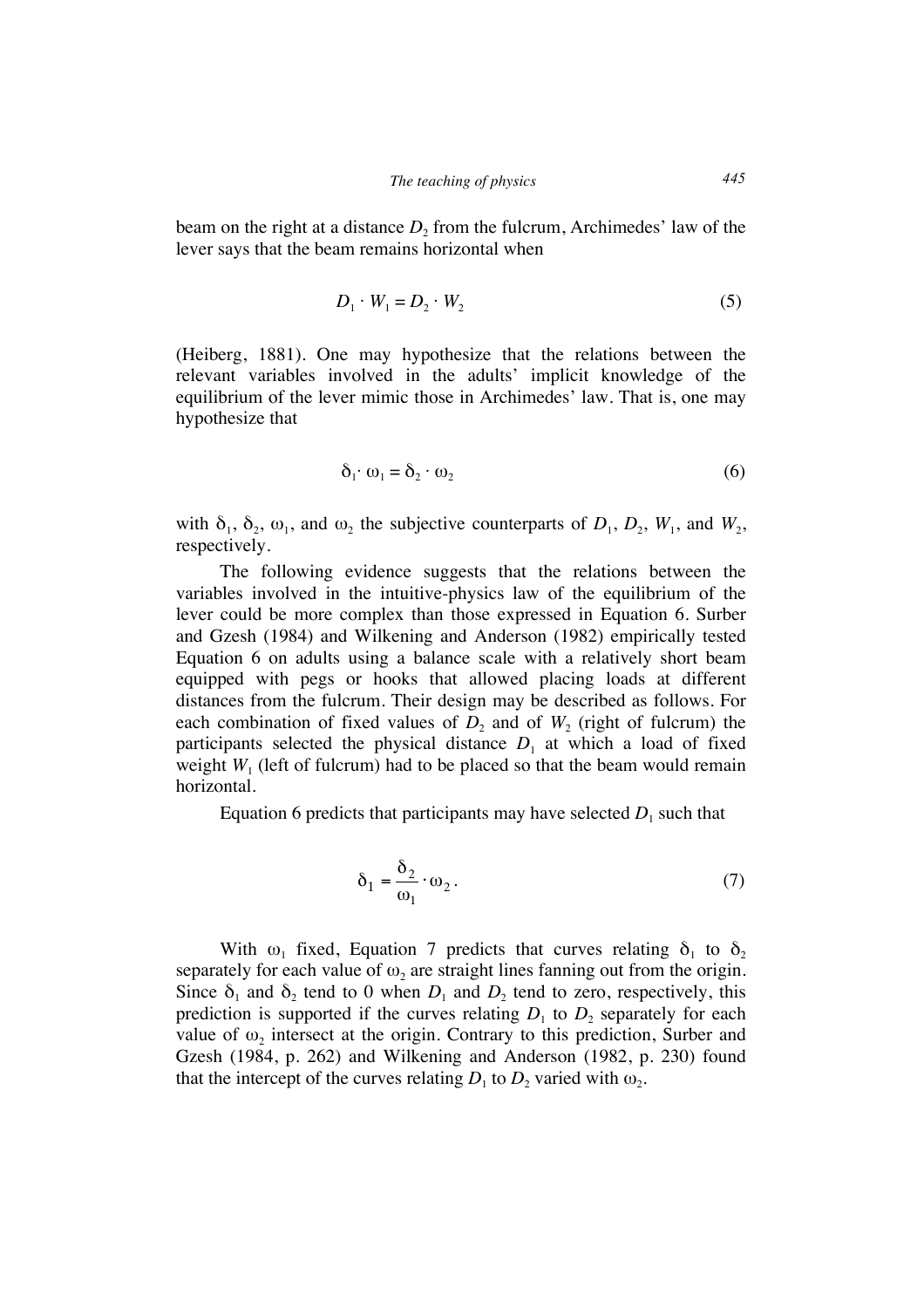Wilkening & Anderson (1982) suggested that this disagreement of empirical data with Equation 7 could be due to the participants using a multiplication rule combined with an addition rule. Such a composite rule may be expressed by the equation

$$
\delta_1 = \frac{c \cdot \delta_2 \cdot \omega_2 + (1 - c) \cdot (\delta_2 + \omega_2)}{\omega_1} \tag{8}
$$

with *c* a weight factor representing a compromise between the addition and multiplication rules or the relative proportion with which participants alternatively used these rules. Using the balance-scale task with children, Ferretti, Butterfield, Cahn, and Kerkman (1985) found data indicating that participants might have independently used both of these rules.

Wilkening and Anderson (1991, p. 56) argued that end effects may have biased Surber and Gzesh's (1984) and Wilkening and Anderson's (1982) results. Indeed, when one end of a fixed distance from the fulcrum was close to one end of the beam, participants could not select distances far beyond the other end of the beam with the consequence that participants' responses were probably biased. A similar argument applies to fixed distances close to the center of the beam.

The following experiment attempted to test Equations 7 and 8. The weights  $W_1$  and  $W_2$  were varied factorially and  $D_1$  was used as the dependent variable with  $D_2$  fixed. End effects were minimized using a scale beam that allowed a wide variation of  $D_1$ . Differently from previous studies, no pegs or hooks on the beam were used since these objects would have been extra features that the participants could have used to estimate a weighted mean torque with the weights of this mean varying with  $D_1$ (Palmieri, 2008).

The test was based on the following assumptions.

(i) Judgments of subjective distance in subjective centimeters are related linearly to subjective distance and to physical distance. This assumption is supported by empirical data (Baird, 1970, pp. 42–43; Masin, 2008, 2012; Stevens & Galanter, 1957).

(ii) The study used equidistant values for  $W_1$  and  $W_2$ . It is plausible that these values yielded practically equidistant values of subjective weight since the relation of subjective weight to physical weight has been found to be linear for objects with size as that of the objects used in this experiment (Stevens & Rubin, 1970) and since the range of weight values used in the present study was small.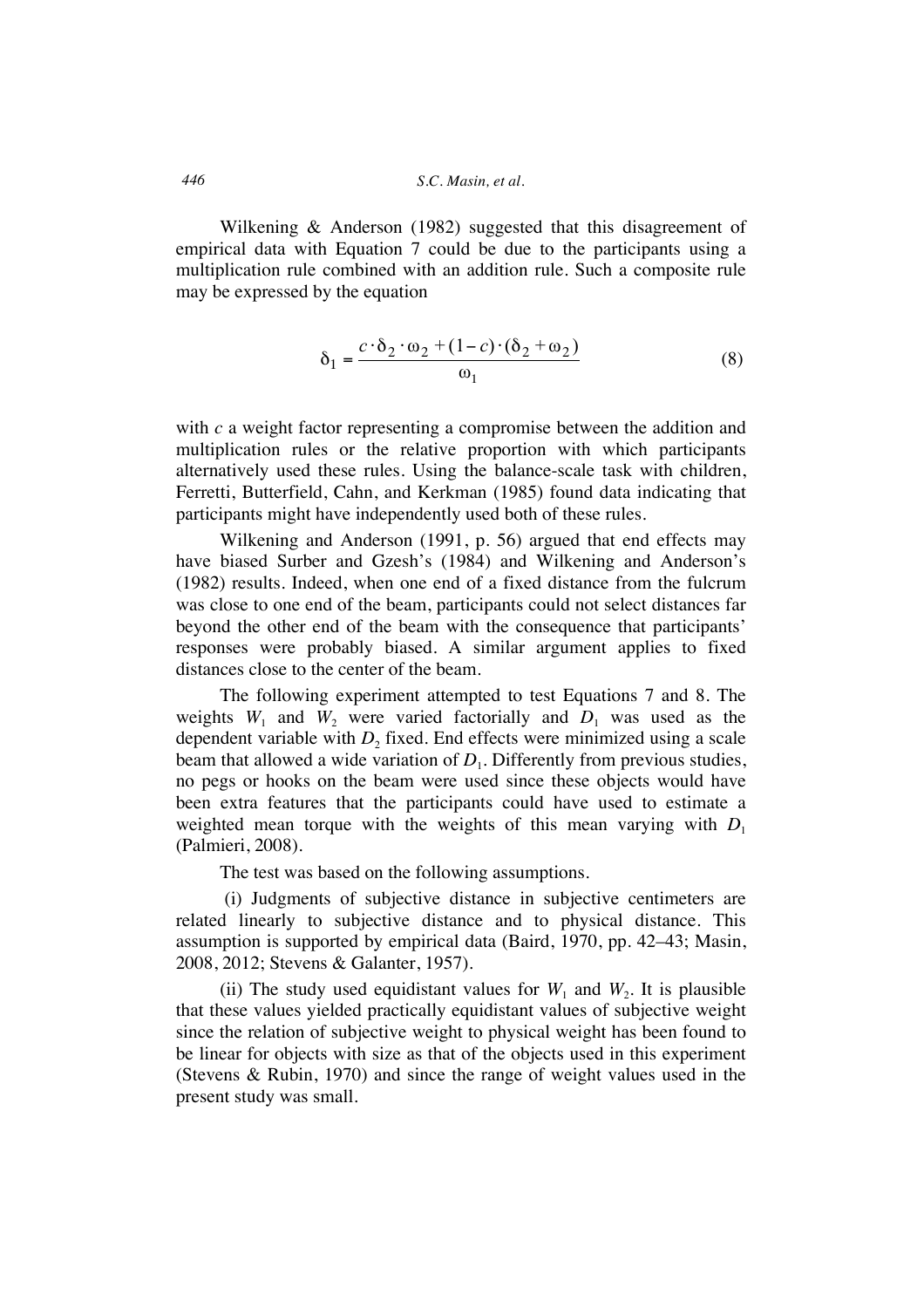For fixed values of  $\delta_2$  and  $\omega_1$ , Equation 7 predicts that direct estimates of  $\delta_1$  plotted against  $\omega_2$  yield curves that intersect at the origin. On the other hand, Equation 8 predicts that the intercept of these curves varies with  $\omega_1$ .

# **EXPERIMENT 1**

### **METHOD**

### **Participants and stimuli**

Eight university students in non-physical sciences participated individually for pay. A white wooden beam measuring 241 cm (width)  $\times$  7 cm (height)  $\times$  0.5 cm (depth) was displayed throughout the experiment. The beam was held on the participant's frontal parallel plane by a vertical rod fixed on a stand. This rod was a wooden parallelepiped with a base  $4 \text{ cm} \times 4$ cm and height 60 cm. The beam had a 0.7 cm circular hole in its center. On the vertical axis of the rod facing the participant, a cylindrical pivot with a diameter as that of this hole was mounted centrally at 4 cm from the top of the rod. The pivot was passed through the hole in the beam allowing the beam to rotate. A device on the rod, invisible to the participant, could hold the beam in a horizontal position.

The participant's head was about 165 cm in front of the center of the beam while the participant sat at a table located between the participant and the beam. This table had a top surface made of Formica laminate. It was holding a 13-cm tall, 1.5-kg tripod carrying a laser pointer that constantly projected a 0.1-cm (width)  $\times$  7 cm (height) vertical red line on the beam. By both hands, the participant could smoothly move this vertical line along the beam by easily sliding the tripod on the table.

On the right of the center of the beam, a 0.03-cm (width)  $\times$  7 cm (height) vertical black line was drawn on the beam 10 cm from this center. A tape meter invisible to the participant was stuck along the top edge of the beam to measure distances of the red laser line from the center of the beam.

The beam was placed 80 cm from a parallel gray wall and was illuminated by a neon light on the ceiling located 130 cm right above the center of the beam. At the participant's location the illumination level was about 1 klx.

Four opaque gray bottles weighing 100, 200, 300, or 400 g were used as additional stimuli. All had the same shape and a capacity of 125 ml. Each had a circular plastic ring on top which allowed insertion of the index finger.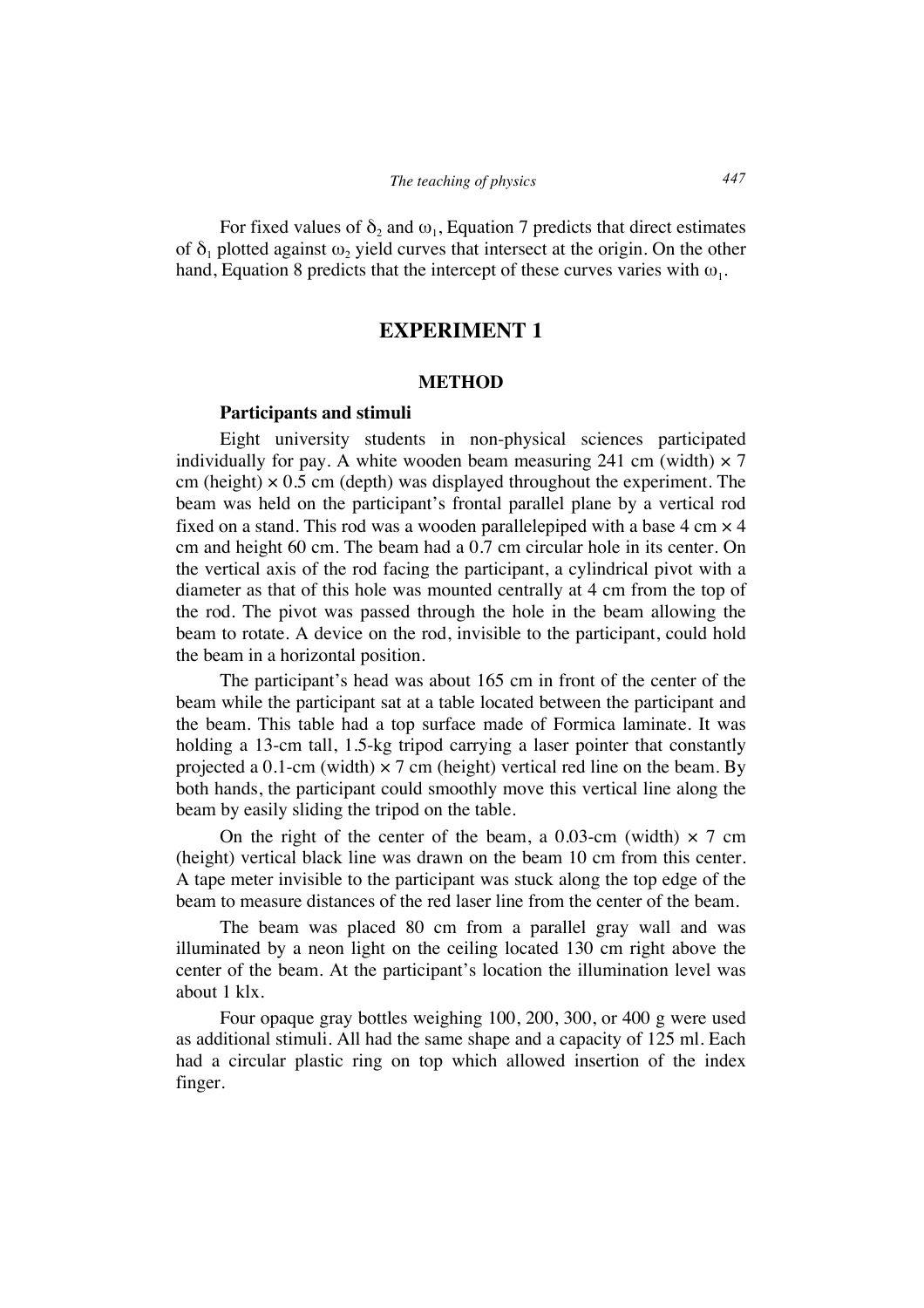# **Procedure**

At the beginning of the experiment the participant was shown that the beam rotated around the pivot of the rod. Subsequently the beam was set horizontally and kept in this position for the entire duration of the experiment.

On each trial, the participant hefted each of two stimulus bottles presented successively for about 0.5–1 sec. One experimenter presented these bottles to the participant with an interval between the presentations of about 5–10 sec. Stimulus bottles were hidden from view when they were not presented to the participant for hefting. The participant hefted each bottle by inserting the index finger in the ring on top of the bottle.

On each trial, the participant was asked to imagine one stimulus bottle hanging at the point of the lower edge of the beam coinciding with the lower end of the vertical black line (on the right) and then to position the vertical red line so that its lower end coincided with the point of the lower edge of the beam where the other stimulus bottle should be hung (on the left) to keep the beam horizontal.

When the participant had terminated positioning the red line on the beam, the participant was asked to leave the red line standing in that position for the rest of the trial and to estimate its distance from the center of the beam in centimeters and fractions thereof. For this estimation, the part with the first 10 cm cut from a meter tape was displayed horizontally on the table in front of the participant at a distance of about 50 cm. After the participant made this estimation, on the meter tape stuck on the top edge of the beam the experimenter read the physical distance of the red line from the center of the beam with precision to the nearest millimeter.

The weight of the bottle to be imagined hanging on the left was 100, 200, or 300 g and that of the bottle to be imagined hanging on the right was 100, 200, 300, or 400 g for a total of 12 combinations of weights. On each trial, the bottle to be imagined hanging on the right was presented either first or second and the initial position of the red line was either the left end or the center of the beam. The four combinations of these orders were used twice for each combination of weights. The resulting 96 combinations were presented randomly, one for each trial.

At the end of the experiment a questionnaire was submitted to each participant to assess their knowledge of Archimedes' law and whether they had made mental numerical calculations during the experiment.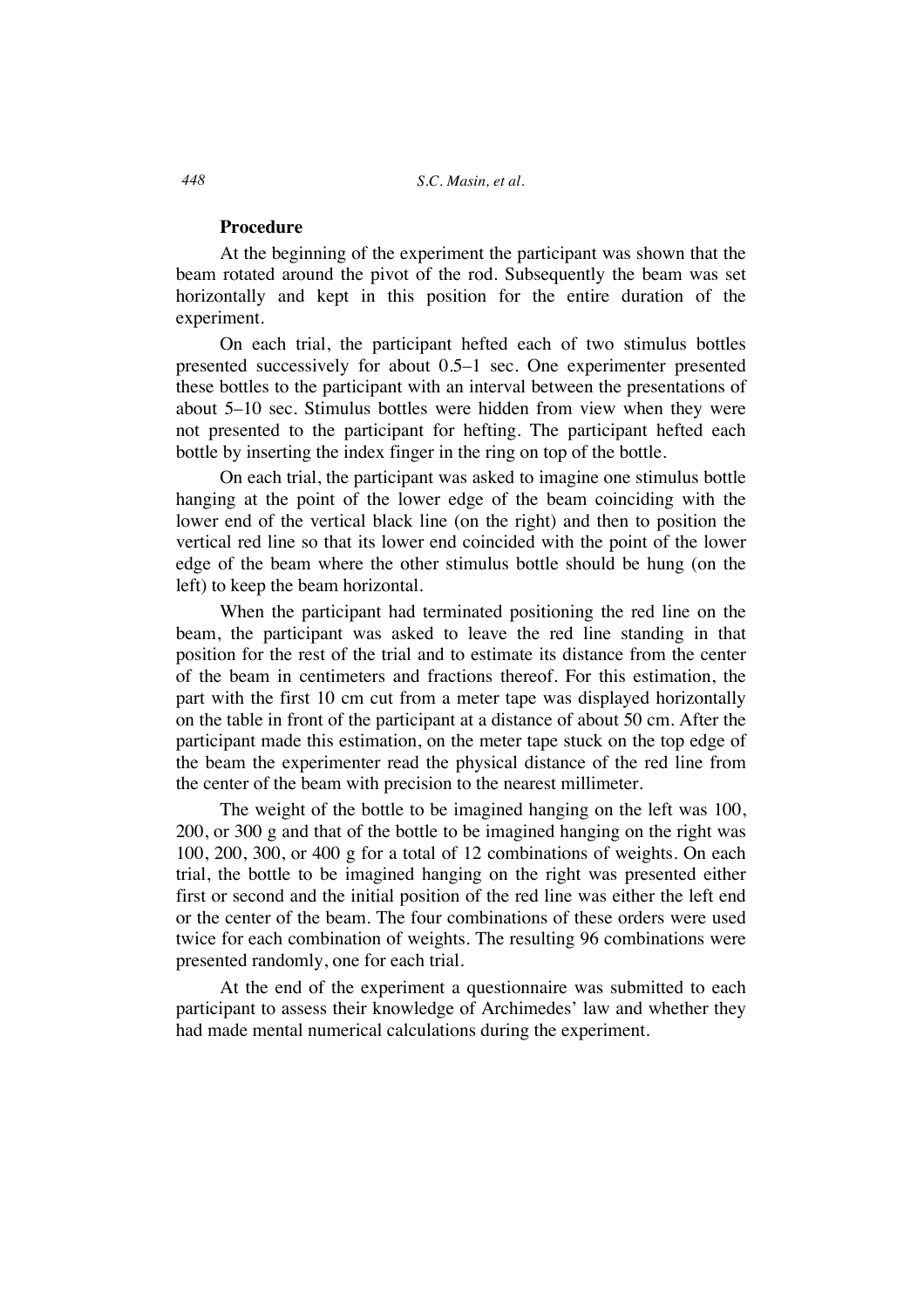#### **RESULTS AND DISCUSSION**

Figure 1 shows mean estimates of  $\delta_1$  in subjective centimeters plotted against  $W_2$  separately for each  $W_1$  of 100, 200, or 300 g, represented by crosses, open circles, and filled circles, respectively. The results for the physical measures  $D_1$  of the distance of the red laser line from the center of the beam are omitted since they are qualitatively similar to those for  $\delta_1$ .

Figure 1a shows the mean results for eight participants. All participants produced the same pattern of curves. Figure 1b exemplifies the results for one participant. Comparison of Figures 1a and 1b shows that the unit of subjective centimeter varied considerably among participants.



Figure 1. Mean estimate of perceived distance  $\delta_1$  in subjective centimeters of a weight  $W_1$  of 100 g (+), 200 g ( $\circ$ ), or 300 g ( $\bullet$ ) required **to be placed on the left of the fulcrum to keep a beam horizontal when a**  weight  $W_2$  would be placed at a fixed distance on the right of the **fulcrum. Left: mean results for 8 participants. Right: example of mean results for 1 participant.**

In Figure 2, the solid lines show the value of  $D_1$  as a function of  $W_2$ calculated by Equation 5. For each participant, this calculated value of  $D_1$ was smaller than the physical distance corresponding to the respective mean estimate of  $\delta_1$ . Given the equation  $R = m \cdot \delta_1 + n$  with *m* and *n* constants, each *R* of each participant was transformed using this equation with the same values of *m* and *n* for each participant such that these values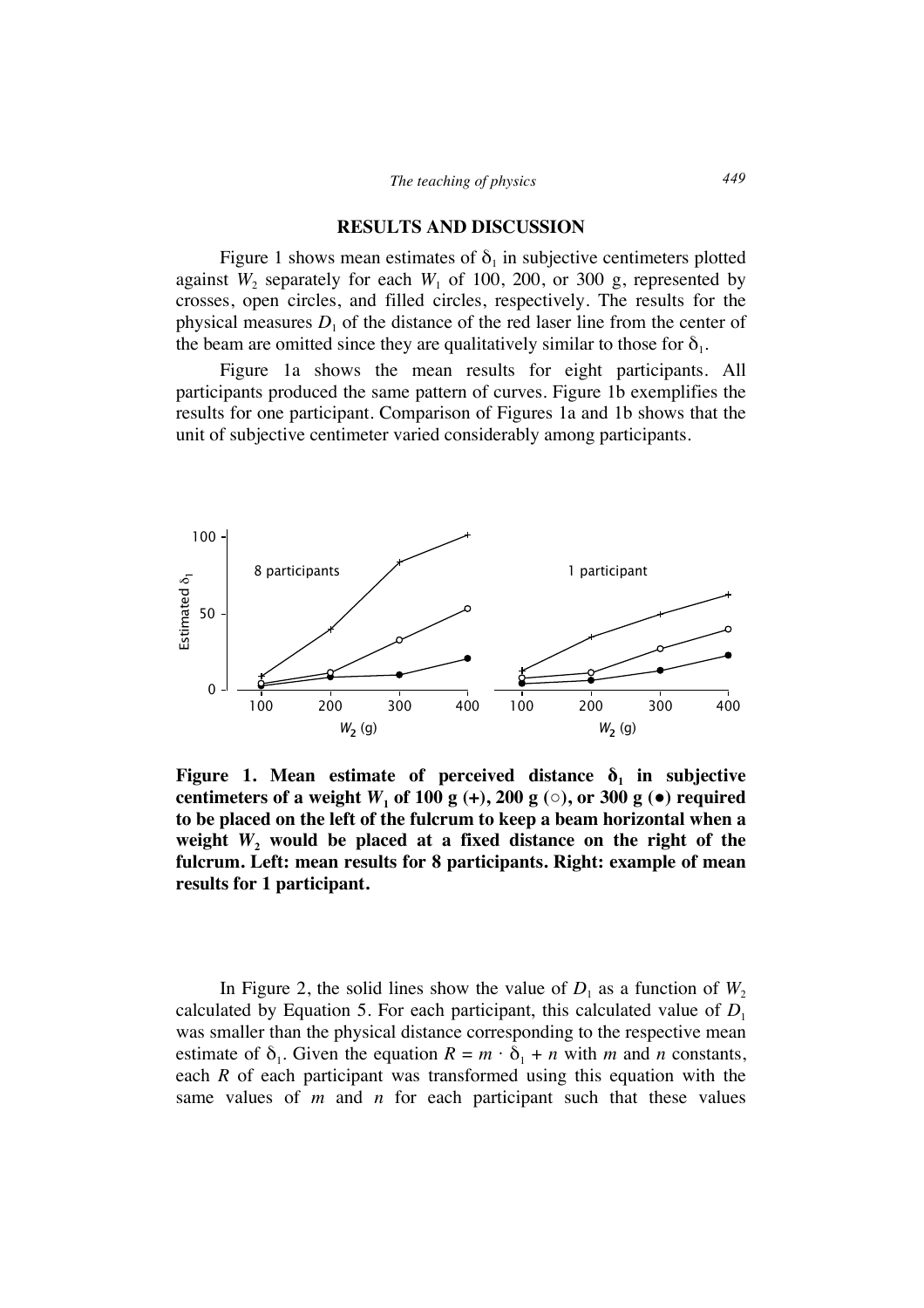minimized the root mean square deviation of the mean transformed estimates of  $\delta_1$  from the respective values of  $D_1$  calculated by Equation 5. Figure 2 shows these mean transformed estimates of  $\delta_1$  plotted against  $W_2$ for  $m = 0.33$  and  $n = 4.8$  (rmsd = 1.84). The linear trend of  $W_2$  was significant with the quadratic and cubic trends not significant,  $F(1,7) = 89.5$ ,  $p$ <.001,  $F(1,7) = 0.4$ ,  $F(1,7) = 4.7$ , respectively.

Since the mean transformed estimates of  $\delta_1$  were close to the respective value of  $D_1$  calculated by Equation 5, the results in Figure 2 show that mean estimates of  $\delta_1$  closely agreed with Archimedes' law up to a linear transformation. The close convergence of the respective factorial curves toward the origin supports the hypothesis that Archimedes' law (Equation 5) and the intuitive-physics law of the equilibrium of the lever (Equation 6) are formally identical.



**Figure 2. Mean linearly transformed estimates of perceived distance**  $\delta_1$ **that minimized deviation from corresponding physical distance** *D***<sup>1</sup> predicted by Archimedes' law (solid lines).**

Replies to the questionnaire submitted at the end of the experiment showed that participants reported knowing the inverse relation of distance to weight necessary for the beam to remain in horizontal equilibrium and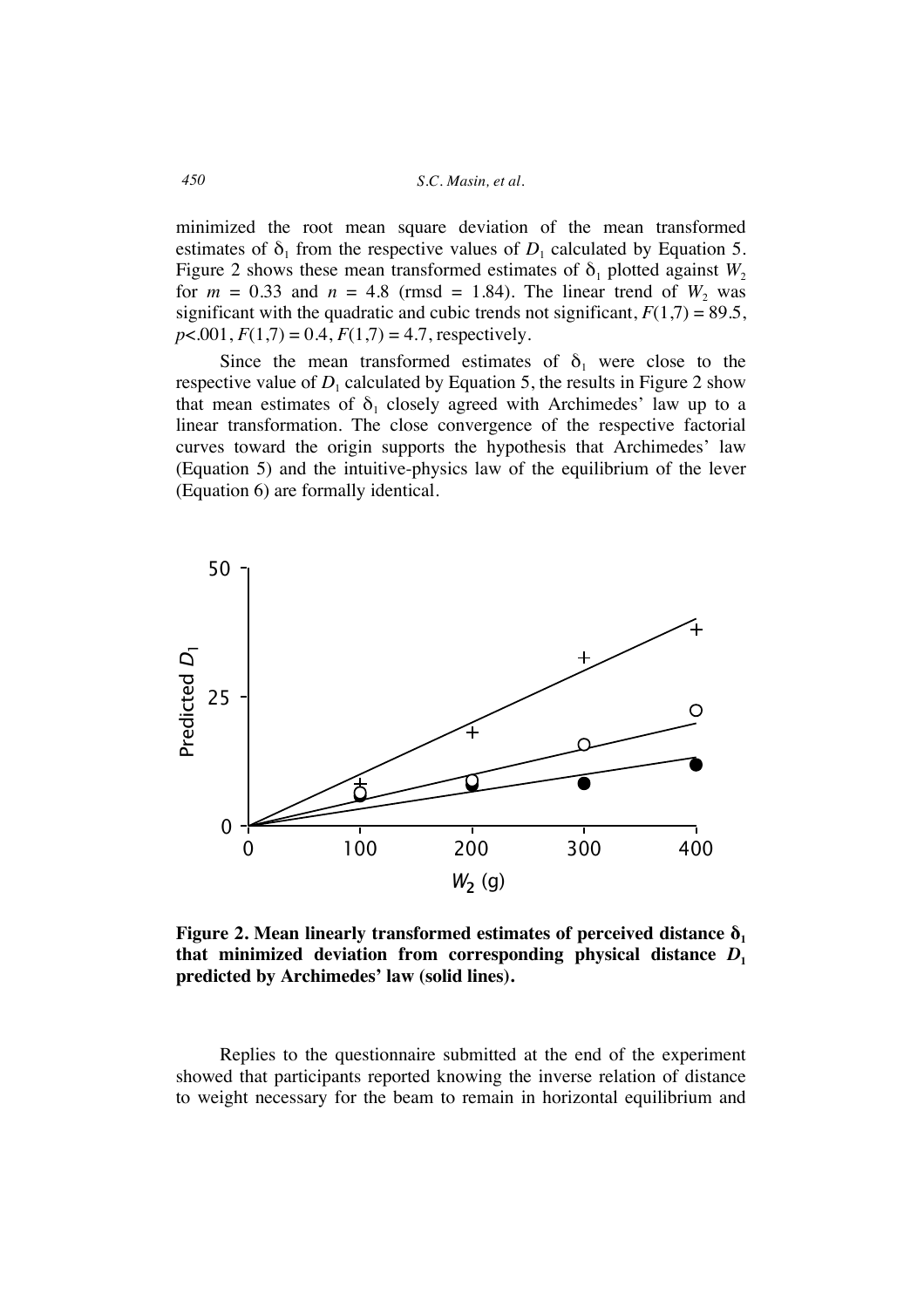that they reported making no mental numerical calculation in complying with the instructions.

# **EXPERIMENT 2**

Young adults have had extensive experience with levers throughout their lives. In agreement with this experience, the above results indicate that Archimedes' law and the intuitive-physics law of the equilibrium of the lever are formally identical.

Archimedes' law of the lever and the law of the equilibrium of the hydraulic pressures are multiplicative and equally simple. The following experiment explored whether the physical and intuitive-physics laws of the equilibrium of the hydraulic pressures are formally identical. Since hydraulic pressures occur in mechanisms that may be rarely encountered in everyday life, finding formal identity of the physical with the intuitivephysics law for the equilibrium of the hydraulic pressures would indicate that people's experience of this phenomenon is not relevant for the identity of these laws while finding dissimilarity of the physical with the intuitivephysics law would indicate that this experience is relevant for the identity of these laws.

Figure 3 shows two of the stimuli used in Experiment 2. Each stimulus depicts two connected cylinders. These cylinders were simulations of glass cylinders containing water covered with a lid. The lids were positioned horizontally at the same level and were described to the participants as being of negligible weight and acting as pistons.

For a given stimulus, consider a load of weight  $W_1$  resting on the left lid of area  $A_1$  and a load of weight  $W_2$  resting on the right lid of area  $A_2$ . The law of the equilibrium of the hydraulic pressures asserts that the two lids remain at the same level when

$$
\frac{W_1}{A_1} = \frac{W_2}{A_2} \tag{9}
$$

(Pascal, 1663).

The hypothesis that people implicitly know this law is expressed by the equation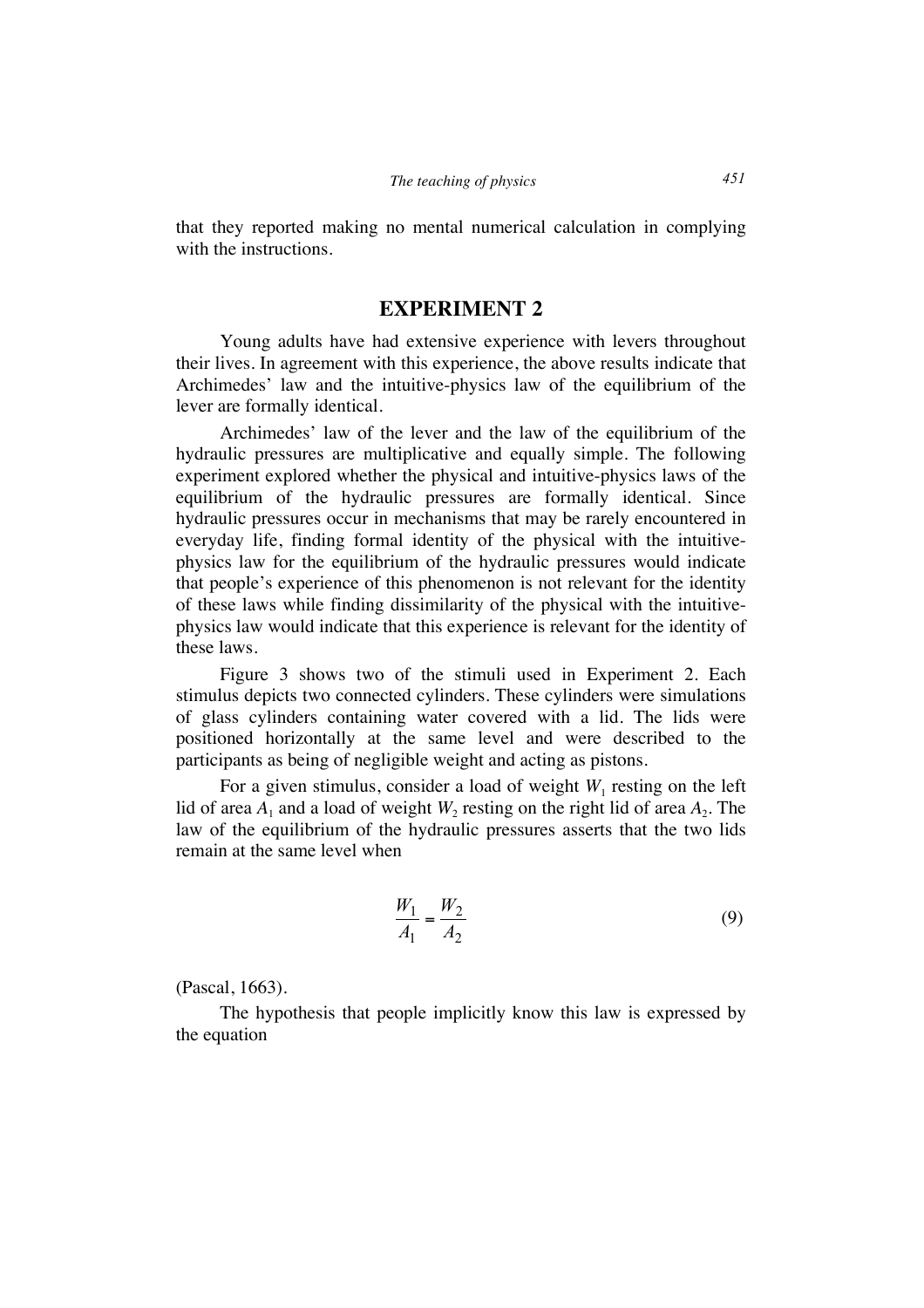$$
\frac{\omega_1}{\alpha_1} = \frac{\omega_2}{\alpha_2} \tag{10}
$$

with  $\omega_1$ ,  $\omega_2$ ,  $\alpha_1$ , and  $\alpha_2$ , the subjective counterparts of  $W_1$ ,  $W_2$ ,  $A_1$ , and  $A_2$ , respectively. In the following experiment,  $\alpha_2$  was the dependent variable with  $\alpha_1$  fixed and with  $\omega_1$  and  $\omega_2$  varied factorially. Equation 10 implies that

$$
\alpha_2 = \alpha_1 \cdot \frac{\omega_2}{\omega_1} \tag{11}
$$

With  $\alpha_1$  fixed, this equation predicts that curves relating  $\alpha_2$  to  $\omega_2$ separately for each value of  $\omega_1$  are straight lines fanning out from the origin. Since  $\omega_2$  tends to 0 when  $W_2$  tends to zero, this prediction is supported if the curves relating  $\alpha_2$  to  $W_2$  for each value of  $\omega_1$  intersect at the origin. Accordingly, the following experiment tested whether direct estimates of  $\alpha_2$ plotted against  $W_2$  yielded curves intersecting at the origin.



**Figure 3. Examples of the stimuli used in Experiment 2.**

# **METHOD**

### **Participants and stimuli**

Ten university students in non-physical sciences participated individually. None of them had participated in Experiment 1.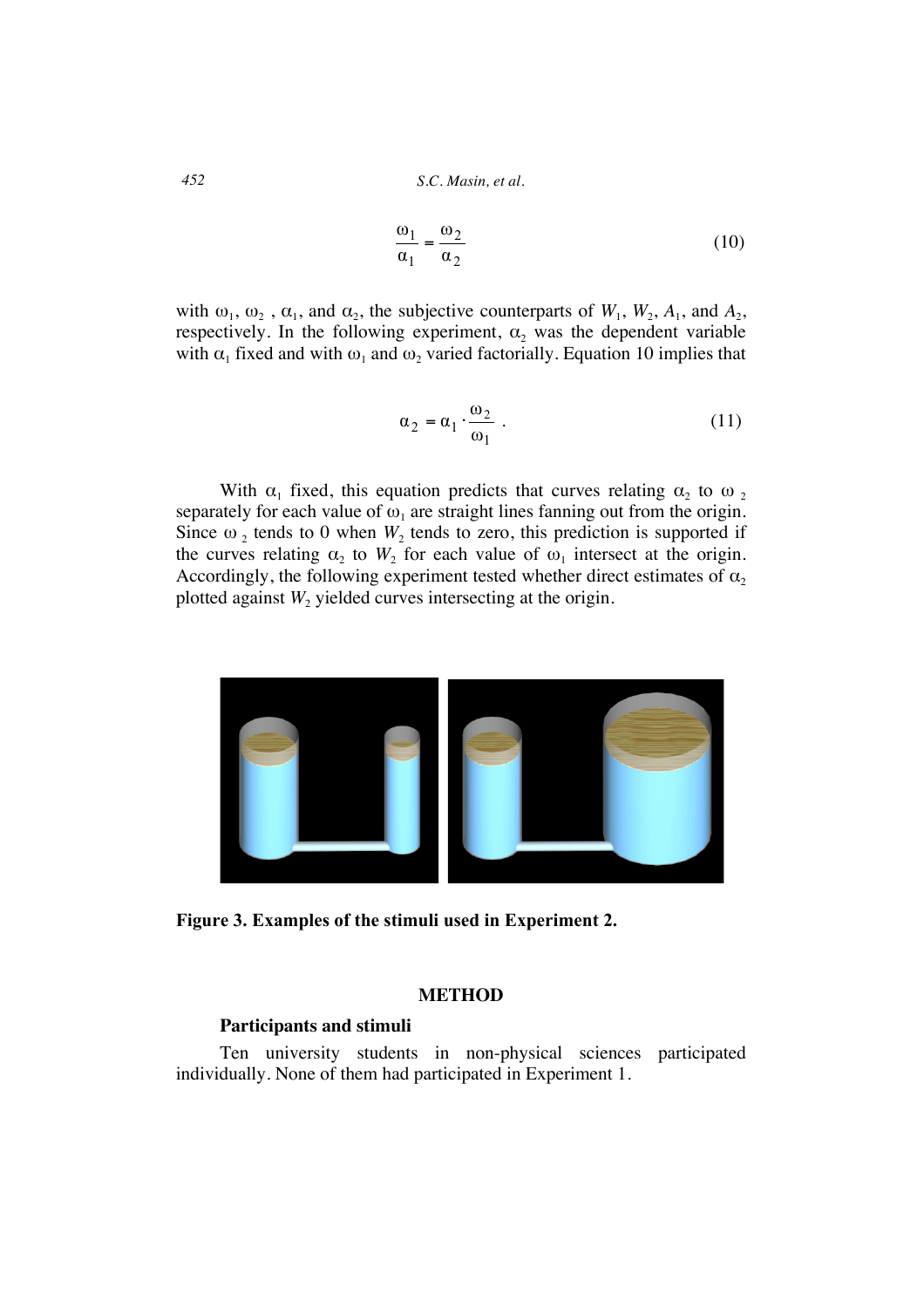Stimuli were created by computer graphics software (Autodesk 3ds Max). As shown in Figure 3, they were the orthographic projection of cylinders viewed from above at an angle of 45 degrees. Stimuli looked like two gray glass cylinders each containing a column of blue water connected through a horizontal cylinder, with each column of water covered with a variegated light brown lid. Stimuli were displayed on a black 380-mm (width)  $\times$  210-mm (height) frontoparallel monitor screen (Philips Brilliance 190B). Viewing distance was about 1.2 m.

The height of the vertical cylinders was 95 mm and that of the respective column of water was 83 mm. The horizontal cylinder had a diameter of 9 mm and a length of 80 mm. The lids were 1 mm thick with a diameter equal to that of the respective column of water. The lids were placed horizontally on the water surface.

The internal diameter of the left cylinder was 45 mm and that of the right cylinder could be varied by the participant from 6.5 to 198 mm in discrete steps, with a difference between internal and external diameters of 3 mm. This variation was carried out using two keys, one to increase and one to decrease the size of the right cylinder. This size increased only horizontally with the height of lid from the base of the cylinder kept constant. The relation between the internal diameter of the right cylinder, *y*, and the number of these steps,  $x$ , counted from 1 to 50 from the minimum internal diameter of the right cylinder was defined by the polynomial  $y = 6.205 + 0.0089 \cdot x + 0.23 \cdot x^2 - 0.00307 \cdot x^3$ .

The stimuli appeared in the middle of the screen with a gap of 23 mm between the left cylinder and the left side of the screen and a gap of 50 mm between the largest possible right cylinder and the right side of the screen.

Four loads were used as additional stimuli. They were the bottles with a ring on top for lifting previously used for Experiment 1. Their weight was 50, 100, 150, or 200 g.

### **Procedure**

Preliminarily, the participants were asked to imagine that the lids were made of rigid material of negligible weight, acting as pistons perfectly adhering to the internal surface of the glass cylinders. Using an animation, they were shown that an imaginary weight resting on one lid was causing this lid to descend and the other lid to ascend.

The instructions for each trial were the following. The participant was asked to lift each of two loads presented successively using the index finger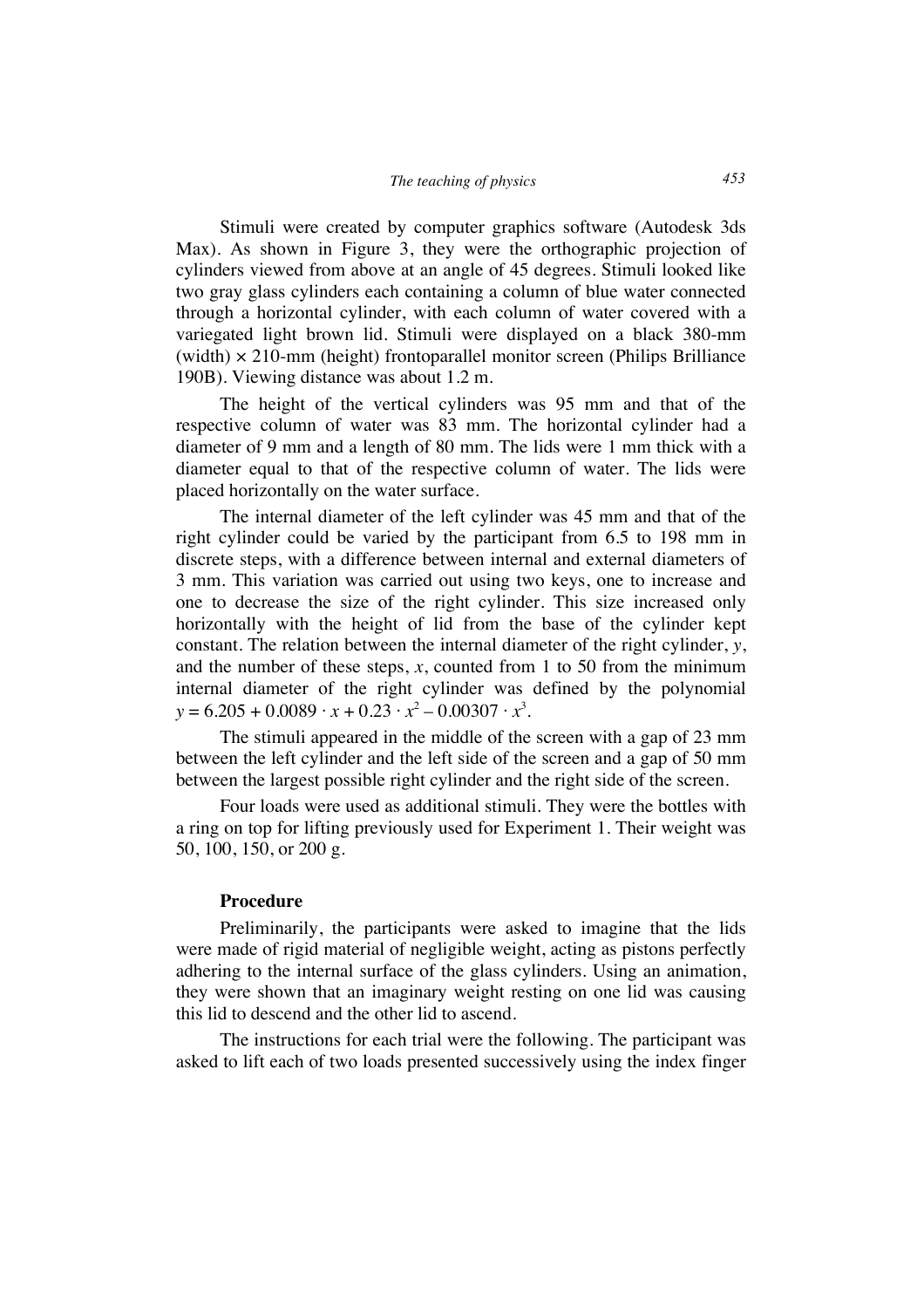of their preferred hand. This hand was kept hidden behind a screen so as to prevent the participant from seeing the load.

The participant was asked to imagine the first load lifted to be resting on top of the lid of the left cylinder and the second load lifted to be resting on top of the lid of the right cylinder. While doing this, they were also asked to select a right cylinder with its lid having the area that would make the left and right lids remain at the same equal level as that shown in the stimulus. Analysis of individual data subsequently showed that no participant selected the smallest or largest possible areas of the right lid except for two participants, each of whom only selected the smallest possible area only once.

After the area of the right lid had been selected, the participant was asked to estimate the area of the right lid by mentally counting how many left lids, including possible fractions, were necessary to completely cover the right lid.

The weight of the load to be imagined resting on the left lid was 50, 100, 150, or 200 g and the weight of the load to be imagined resting on the right lid was 50, 100, or 150 g for a total of 12 combinations of weights. These combinations were presented in random order twice consecutively.

At the end of the experiment a questionnaire was submitted to each participant to assess their knowledge of Pascal's law and whether they had made mental numerical calculations during the experiment.

# **RESULTS AND DISCUSSION**

Figure 4 shows the mean estimates of the area of the right lid,  $\alpha_2$ , plotted against  $W_2$  separately for each  $W_1$  of 50, 100, 150, or 200 g, represented by open circles, crosses, filled triangles, and filled squares, respectively. These group results show no clear structure in the pattern of factorial curves (hereafter called *factorial pattern*). On the other hand, analysis of individual data showed that there was a clear structure in the factorial patterns of seven participants and no clear structure in the factorial patterns of the remaining three.

Figure 5 shows four types of individual factorial patterns. Each diagram is for one participant. Participant 5 (upper left) exhibited a factorial pattern equal to that also exhibited by three other participants. As predicted by Equation 11, these four participants produced results supporting an information integration operation of the form  $\alpha_2 = F(\omega_2/\omega_1)$  formally closely identical to that of the physical law for the equilibrium of the hydraulic pressures.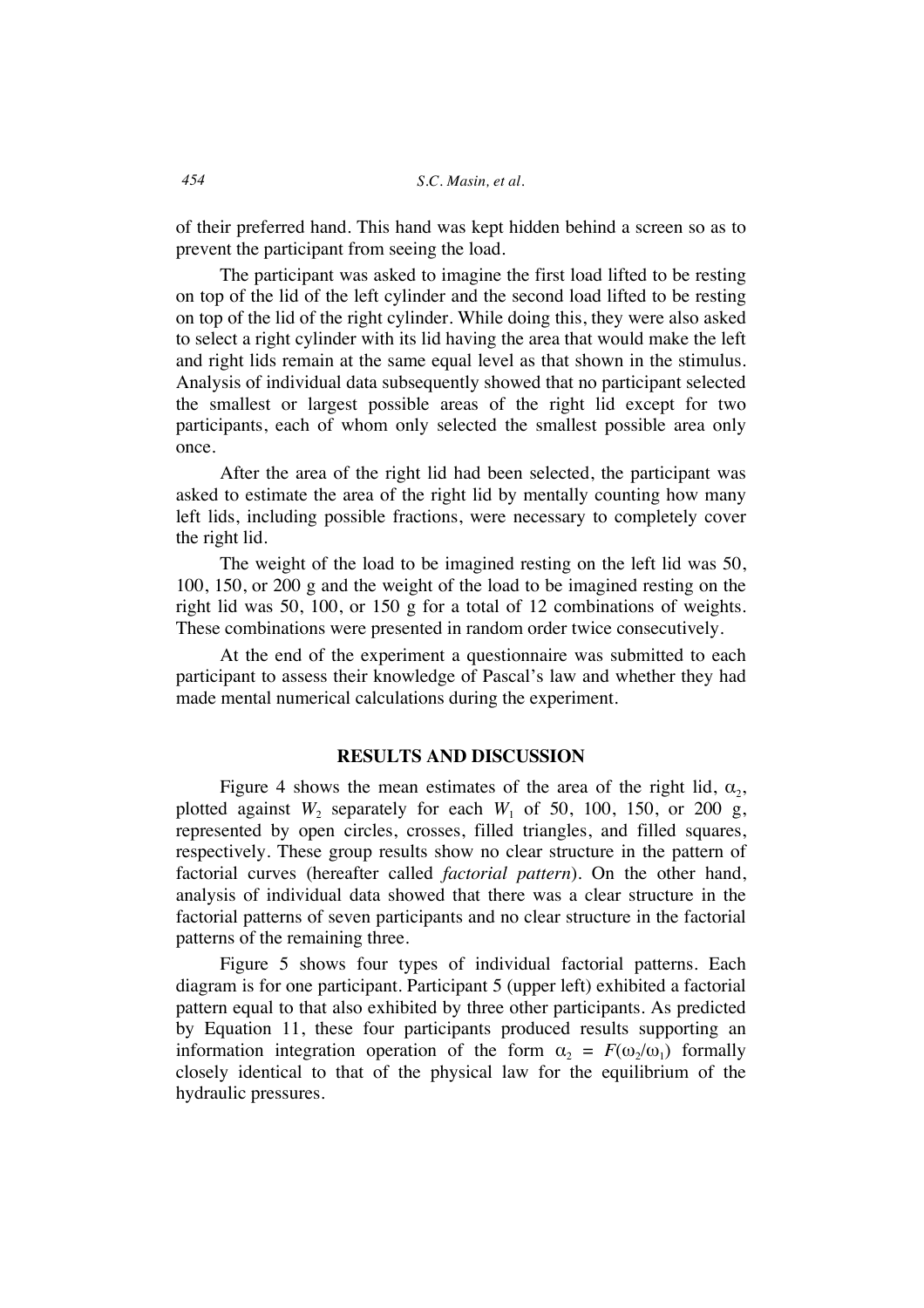

**Figure 4. Group results of Experiment 2. Mean estimate of perceived**  area  $\alpha_2$  of the right lid required to balance the hydraulic pressures when a weight  $W_2$  rests on the right lid and a weight of 50 g  $\circ$ ), 100 g **(×), 150 g (▲), or 200 g (■) rests on the left lid.**

The other participants exhibited very different factorial patterns. Participants 2 (lower left), 3 (upper right), and 7 (lower right) exhibited factorial patterns supporting information integration operations of the form  $\alpha_2 = F[\omega_1 \cdot (k - \omega_2)], \alpha_2 = F[\omega_1 + (k - \omega_2)],$  and somewhat approximately  $\alpha_2$  $= F[(k - \omega_1) - (k' - \omega_2)]$ , respectively, with *k* and *k*' constants.

The mean factorial pattern resulting from the seven participants with structured factorial patterns practically matched the irregular factorial pattern shown in Figure 4, indicating that the group data resulted from a mixing of differently structured individual factorial patterns.

Since seven participants produced structured factorial patterns probably generated by one single information integration operation, it seems plausible that the unstructured factorial patterns for the remaining three participants could have been due to them alternately using different information integration operations during the experiment.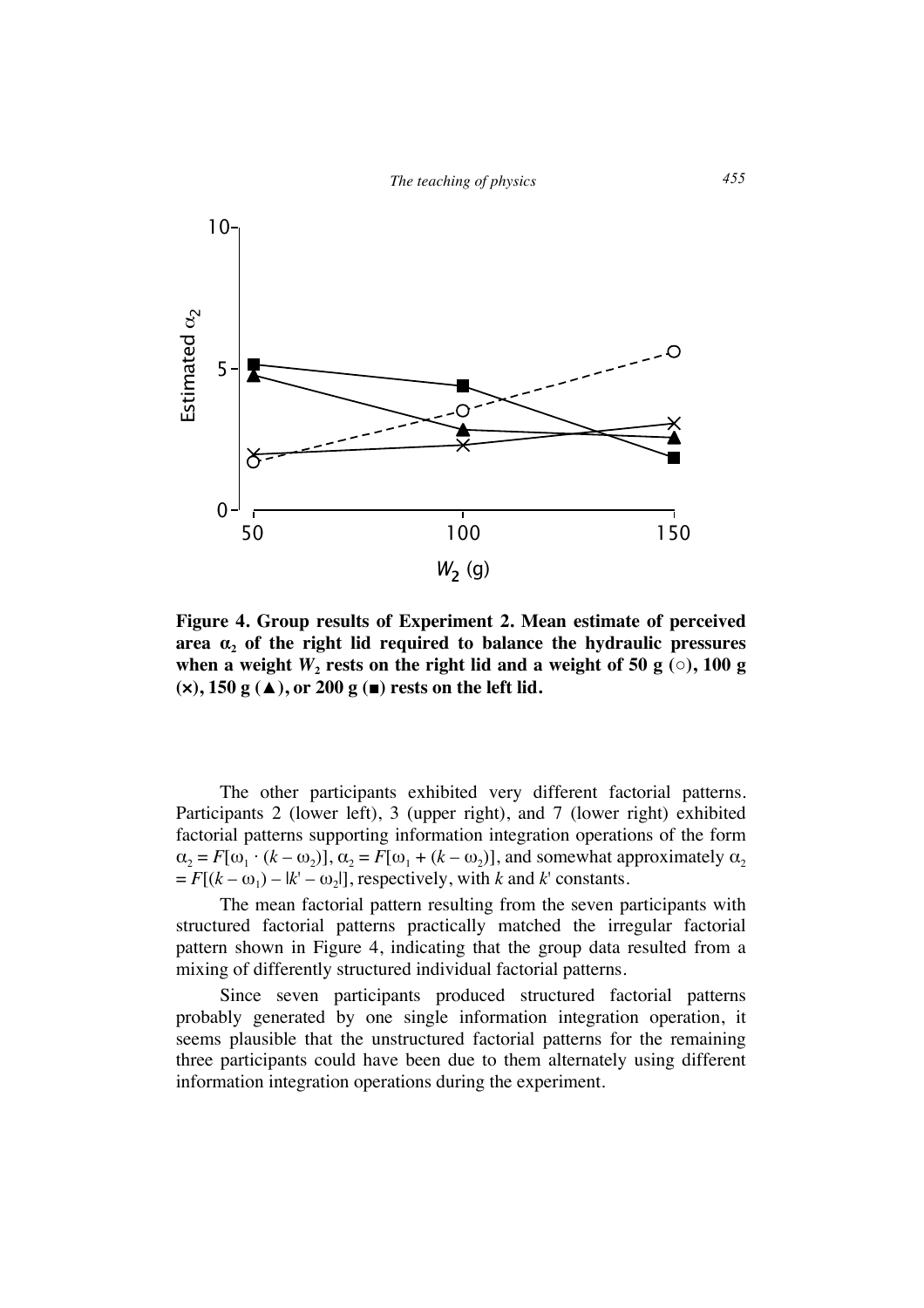*456 S.C. Masin, et al.*



**Figure 5. Results for four individual participants in Experiment 2. Mean estimate of perceived area**  $\alpha_2$  **of the right lid required to balance** the hydraulic pressures when a weight  $W_2$  rests on the right lid and a **weight of 50 g (○), 100 g (×), 150 g (▲), or 200 g (■) rests on the left lid.**

Replies to the questionnaire submitted at the end of the experiment showed that participants reported not remembering Pascal's law. All reported making no mental numerical calculation in complying with the instructions.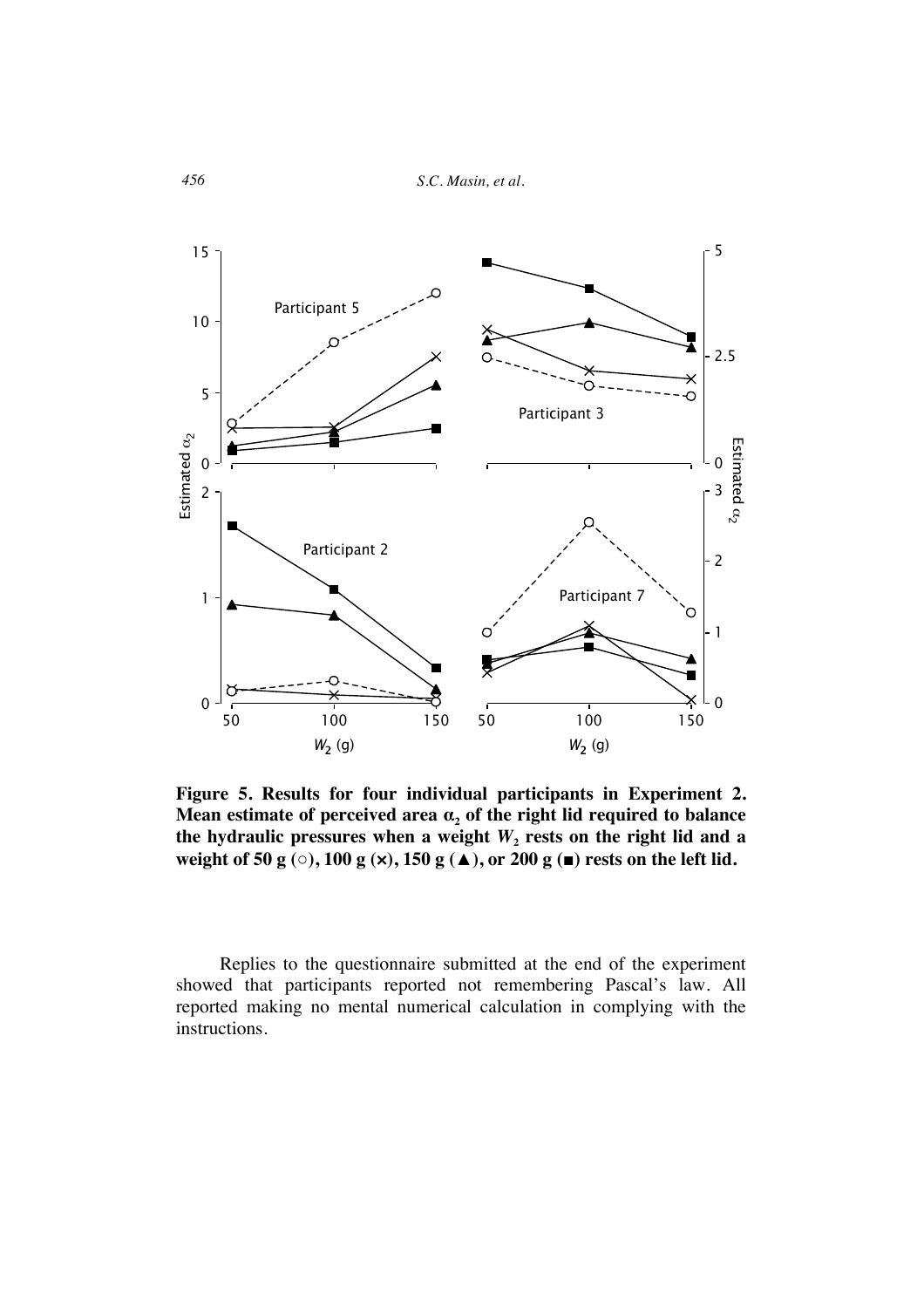# **GENERAL DISCUSSION**

The intuitive-physics law of the equilibrium of the lever was multiplicative for all participants while the intuitive-physics law of the equilibrium of the hydraulic pressures was multiplicative for some participants, was different from multiplicative for other participants, and did not come out in still other participants. Analogous results have been observed for the upward thrust exerted by fluids on objects *(*Mullet & Montcouquiol, 1988) and for the trajectory of spheres propelled horizontally off a cliff (Karpp & Anderson, 1997). Since the physical laws of the equilibrium of the lever and of the hydraulic pressures are both simple and multiplicative, the present results support the hypothesis that physical laws about everyday physical phenomena are formally identical to the respective intuitive-physics laws when these laws are simple and people have had experience with the phenomena.

How can these results be explained? In a wide variety of judgment tasks in all psychological fields―for example, in social cognition or person perception―a substantial body of evidence shows that people use four main cognitive operations for the integration of information: adding, multiplying, and weighted or unweighted averaging (Anderson, 1991, 1996). Since these information integration operations are used generally, either alone or in combination, it is plausible that people use these operations in judgment tasks about physical phenomena (Anderson, 1983a). The formal identity of a physical law with the corresponding intuitive-physics law could mean that an information integration operation formally identical to the physical law had been associated with the corresponding physical phenomenon through this person's experience with the phenomenon.

What is the learning process that leads to the formal identity of a physical law with an intuitive-physics law? When a person is experiencing a physical phenomenon, the person is probably making predictions about the quantitative relations among relevant variables of the phenomenon. For example, two persons playing on a seesaw need to predict their position on the seesaw while they consider distances from the fulcrum and the persons' weights. To make a prediction, these persons activate different information integration operations. One of these operations (multiplication/division) leads to a correct prediction. Reaching a desired physical state of equilibrium of the seesaw reinforces the correct operation and inhibits inadequate operations. The extent of this reinforcement and of this inhibition determines the stability of the association of the correct information integration operation with the physical phenomenon.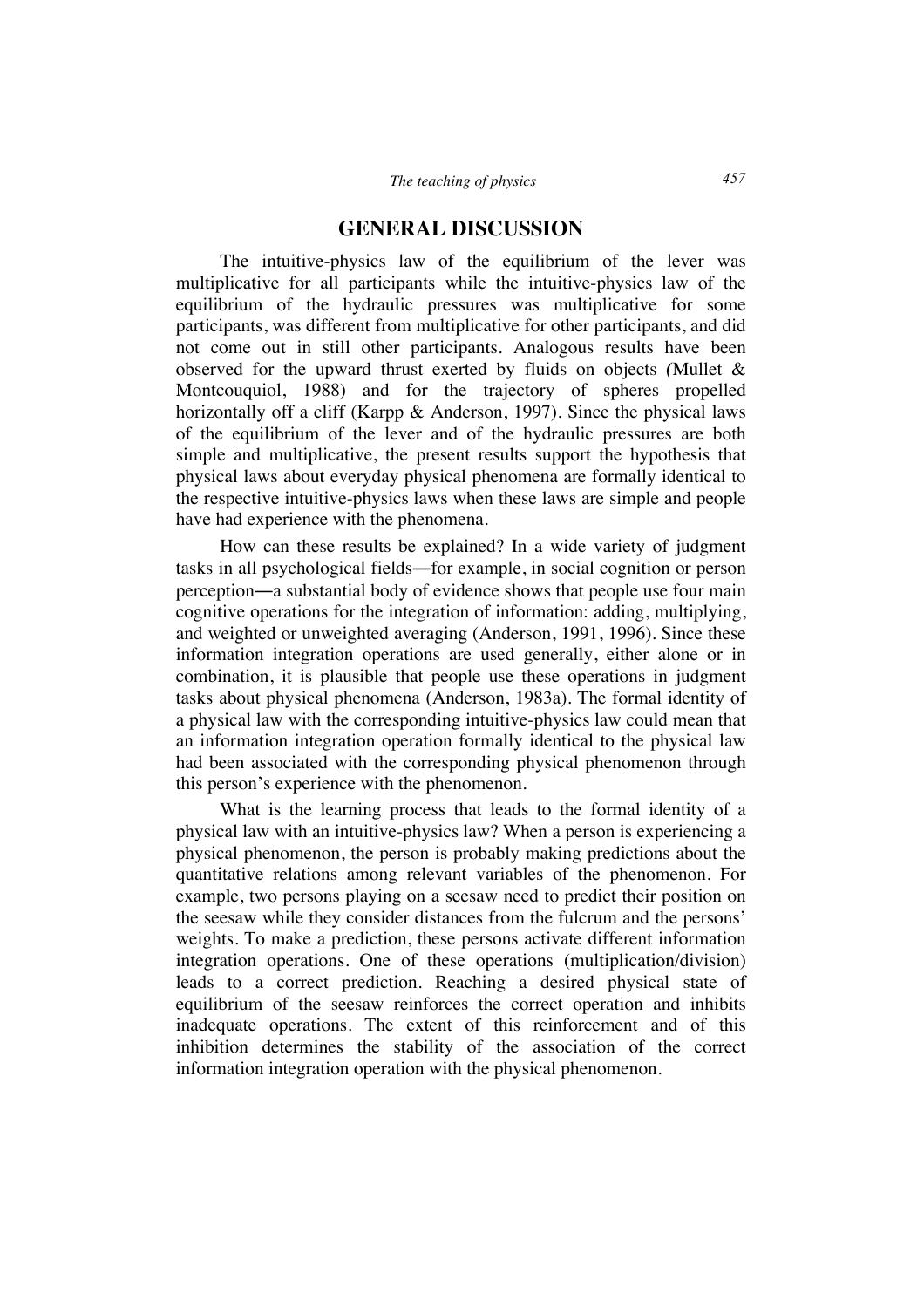The present results for the equilibrium of the hydraulic pressures agree with this interpretation. The finding of four different types of factorial patterns for the phenomenon of the hydraulic lift indicates that participants were activating different information integration operations in dealing with this phenomenon. Since participants had most probably little or no prior experience with the hydraulic lift, the association of the activated operations with the hydraulic lift had not been previously reinforced nor inhibited. Also, the finding of participants who exhibited unstructured factorial patterns suggests that these participants had no prior experience with the hydraulic lift and were presumably switching from one integration rule to another during the experiment. Clearly, further research is needed to assess the validity and generality of these conclusions.

How extensive should people's experience be with a physical phenomenon so that the correct information integration operation is stably associated with the phenomenon? Although a definite answer to this question seems presently impossible, there are indications that the process of association may be relatively fast. For example, when younger children are asked to judge the area of rectangles whose width and height are varied factorially, judged area plotted against width separately for each height yields parallel straight lines (Anderson & Cuneo, 1978; Lautrey, Mullet, & Pâques, 1989; Wilkening, 1979; Wolf & Algom, 1987). These results indicate that younger children solve this problem of intuitive geometry by arbitrarily applying an additive information integration operation―presumably due to the simplicity of the operation. Wolf (1995) obtained results indicating that the process of associating the correct (multiplicative) integration operation to a rectangle occurs rapidly. He had younger children rate the size of rectangular chocolate bars with the width and height of bars varied factorially. Before they rated this size, children either never handled the chocolate bars or handled them for ten minutes. The resulting factorial curves were parallel straight lines when the children never handled the bars, but diverged in agreement with the correct multiplicative integration operation after the children had handled the bars. Similarly, Chasseigne, Lafon, & Mullet (2002) and Lafratta (2007) found that one session of feedback suffices to change the structure of factorial patterns from additive to multiplicative. However, it is not known how long the learning process should be to have a stable effect such as that occurring for the equilibrium of the lever.

The present results and theoretical considerations suggest two important strategic principles for teaching elementary physical science. Teaching would benefit if teachers were made aware of the variety of possible integration operations schoolchildren may use to predict functional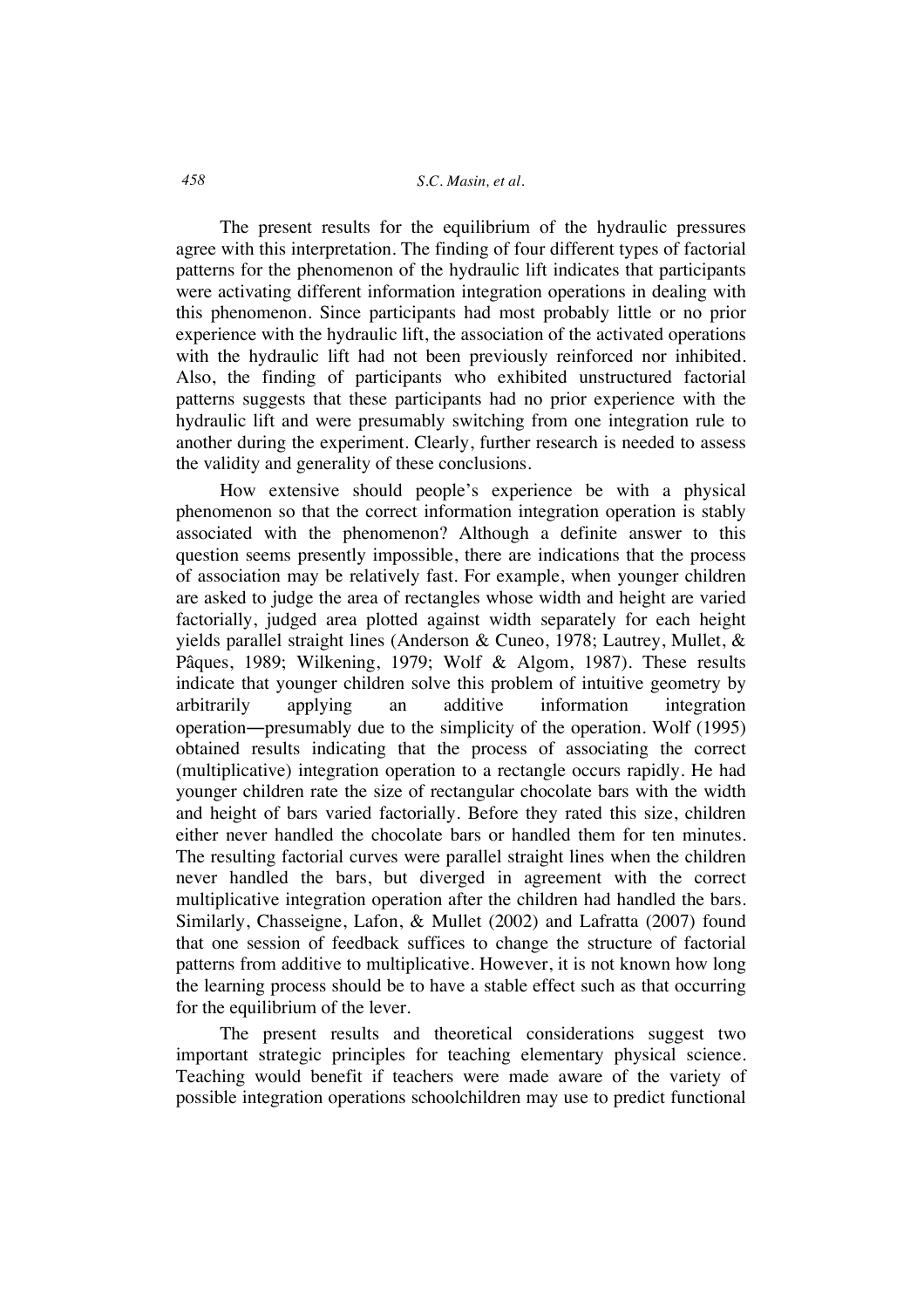relations between relevant variables of the everyday physical phenomena. Knowing the types of the operations most frequently used may help anticipate typical presuppositions about these functional relations.

Equally, if not more important, is that schoolchildren should have the opportunity to interact with those physical phenomena whose laws they will have to study. For example, regarding Pascal's law, they could preliminarily use real cylinders as those represented in Figure 3 with weights to be placed on the lids to obtain specific balance conditions. This experience would serve to associate the correct information integration operation to the physical phenomenon. This correct operation would subsequently become automatically activated―appearing as implicit intuitive knowledge―in schoolchildren's reasoning carried out while the teacher explains the phenomenon and its implications.

# **REFERENCES**

- Anderson, N. H. (1982). *Methods of information integration theory*. New York: Academic Press.
- Anderson, N. H. (1983a). Cognitive algebra in intuitive physics. In H.-G. Geissler, H. F. J. M. Buffart, E. L. J. Leeuwenberg, & V. Sarris (Eds.), *Modern issues in perception*  (pp. 229–253). Amsterdam: North-Holland.
- Anderson, N. H. (1983b). Intuitive physics: Understanding and learning of physical relations. In T. J. Tighe & B. E. Shepp (Eds.), *Perception, cognition, and development: Interactional analyses* (pp. 231–265). Hillsdale, NJ: Erlbaum.
- Anderson, N. H. (1991). *Contributions to information integration theory*. Hillsdale, NJ: Erlbaum.
- Anderson, N. H. (1996). *A functional theory of cognition*. Mahwah, NJ: Erlbaum.
- Anderson, N. H., & Cuneo, D. O. (1978) The height + width rule in children's judgments of quantity. *Journal of Experimental Psychology: General*, 107, 335–378.
- Baird, J. C. (1970). *Psychophysical analysis of visual space*. Oxford: Pergamon.
- Chasseigne, G., Lafon, P., & Mullet, E. (2002). Aging and rule learning: The case of the multiplicative law. *American Journal of Psychology*, *115*, 315–330.
- Clement, J. (1982). Students' preconceptions in introductory mechanics. *American Journal of Physics*, *50*, 66–7 1.
- Cocco, A., & Masin, S. C. (2010). The law of elasticity. *Psicológica*, *31*, 647–657.
- Corneli, E., & Vicovaro, M. (2007). Intuitive cognitive algebra of sliding friction. *Teorie & Modelli*, *12(1-2)*, 133–142.
- De Sá Teixeira, N. A., Oliveira, A. M., & Silva, A. (2013). *An information integration study on the intuitive physics of the Newton's cradle*. Paper presented at the Fourth International Conference on Information Integration Theory and Functional Measurement, Coimbra, Portugal**,** June 13–14, 2013.
- De Sá Teixeira, N. A., Oliveira, A. M., & Viegas, R. (2008). Integration of kinematics and dynamics functional approach to the integration of kinematic and dynamic variables in causal perception: Is there a link between phenomenology and behavioral responses? *Japanese Psychological Research*, *50*, 232–241.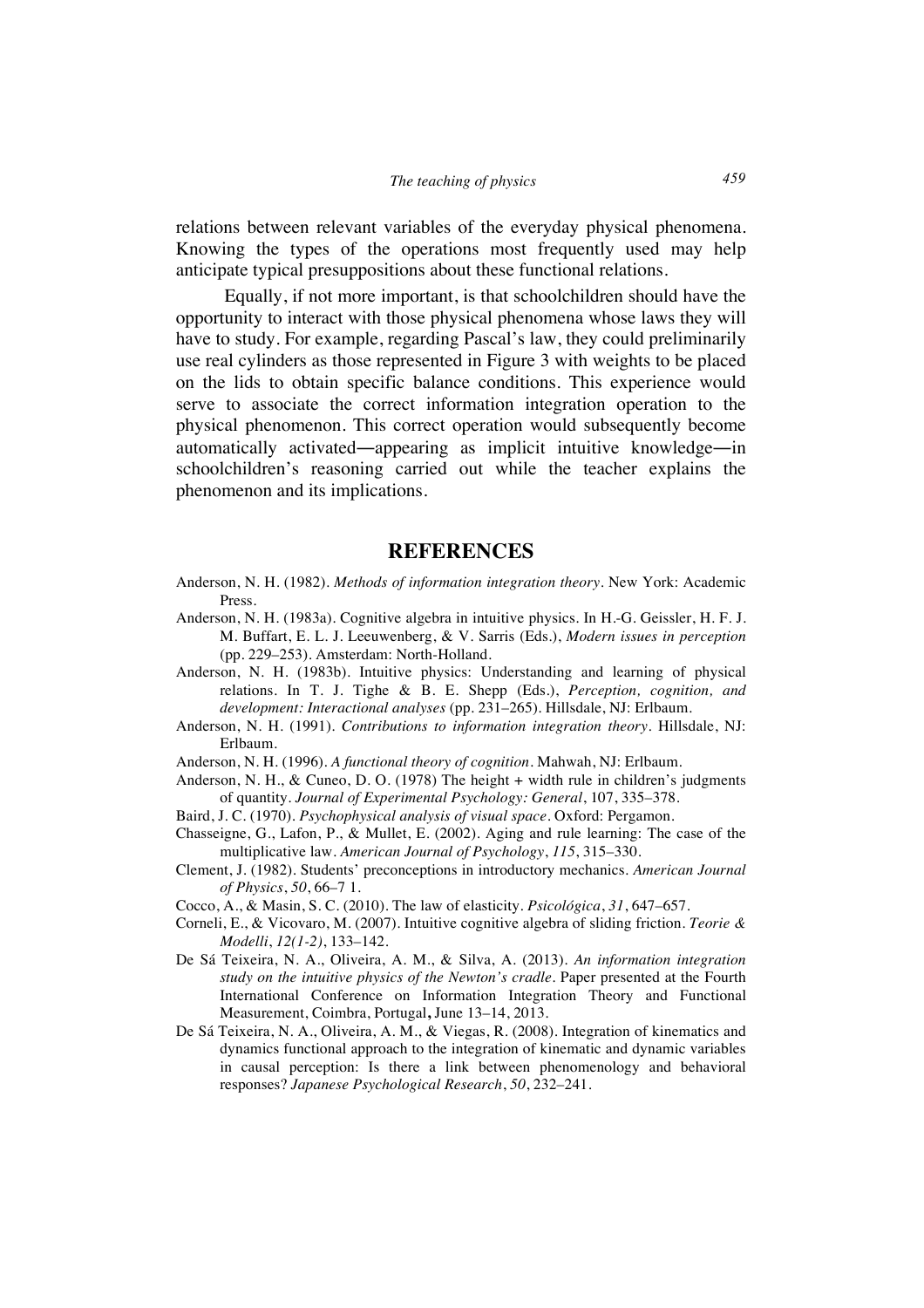- Ferretti, R. P., Butterfield, E. C., Cahn, A., & Kerkman, D. (1985). The classification of children's knowledge: Development on the balance-scale and inclined-plane tasks. *Journal of Experimental Child Psychology*, *39*, 131–160.
- Fischbein, E. (1987). *Intuition in science and mathematics: An educational approach*. Dordrecht: Reidel.
- Heiberg, J. L. (Ed.) (1881). *Archimedis opera omnia cum commentarii Eutocii* (Vol. 2). Leipzig: Teubner.
- Karpp, E. R., & Anderson, N. H. (1997). Cognitive assessment of function knowledge. *Journal of Research in Science Teaching*, *34*, 359–376.
- Krist, H., Fieberg, E. L., & Wilkening, F. (1993). Intuitive physics in action and judgment: The development of knowledge about projectile motion. *Journal of Experimental Psychology: Learning, Memory, and Cognition*, *19*, 952–966.
- Lafratta, A. (2007). On the activation of information integration rules. *Teorie & Modelli*, *12*(*1-2*), 53–62.
- Lautrey, J., Mullet, E., & Pâques, P. (1989) Judgments of quantity and conservation of quantity: The area of a rectangle. *Journal of Experimental Child Psychology*, *47*, 193–209.
- Léoni, V., & Mullet, E. (1993). Evolution in the intuitive mastery of the relationship between mass, volume, and density from nursery school to college. *Genetic, Social, and General Psychology Monographs*, *119*, 391–412.
- Léoni, V., Mullet, E., & Chasseigne, G. (2002). Aging and intuitive physics. *Acta Psychologica*, 111, 29–43.
- Liégeois, L., Chasseigne, G., Papin, S., & Mullet, E. (2003). Improving high school students' understanding of potential difference in simple electric circuits. *International Journal of Science Education*, *25*, 1129–1145.
- Lipmann, O., & Bogen, H. (1923). *Naive Physik*. Leipzig: Barth.
- Masin, S. C. (2008). Is self-estimated linear length linear? In B. A. Schneider, B. M. Ben-David, S. Parker, & W. Wong (Eds.), *Proceedings of the twenty-fourth annual meeting of the International Society for Psychophysics* (pp. 265–270). Toronto, Canada: International Society for Psychophysics.
- Masin, S. C. (2012). Fundamental measurement of perceived length and perceived area. *International Journal of Psychological Studies*, *4(3)*, 23–33.
- Masin, S. C., & Rispoli, S. (2010). The intuitive law of buoyancy. In A. Bastianelli & G. Vidotto (Eds.), *Proceedings of the twenty-sixth annual meeting of the International Society for Psychophysics* (pp. 315–320). Padua, Italy: International Society for Psychophysics.
- McCloskey, M. (1983). Intuitive physics. *Scientific American*, *284(4)*, 114–122.
- Millar, R., & King, T. (1993). Students' understanding of voltage in simple series electric circuits. *International Journal of Science Education*, *15*, 339–349.
- Mullet, E., & Montcouquiol, A. (1988). Archimedes' effect, information integration and individual differences. *International Journal of Science Education*, *10*, 285–301.
- Nersessian, N., & Resnick, L. (1989). Comparing historical and intuitive explanations of motion: Does "naive physics" have a structure? *Proceedings of the Cognitive Science Society*, *11*, 412–420.
- Palmieri, P. (2008). The empirical basis of equilibrium: Mach, Vailati, and the lever. *Studies in History and Philosophy of Science*, *39*, 42–53.
- Pascal (B.) (1663). *Traitez de l'équilibre des liqueurs et de la pesanteur de la masse de l'air*. Paris: Guillaume Desprez.